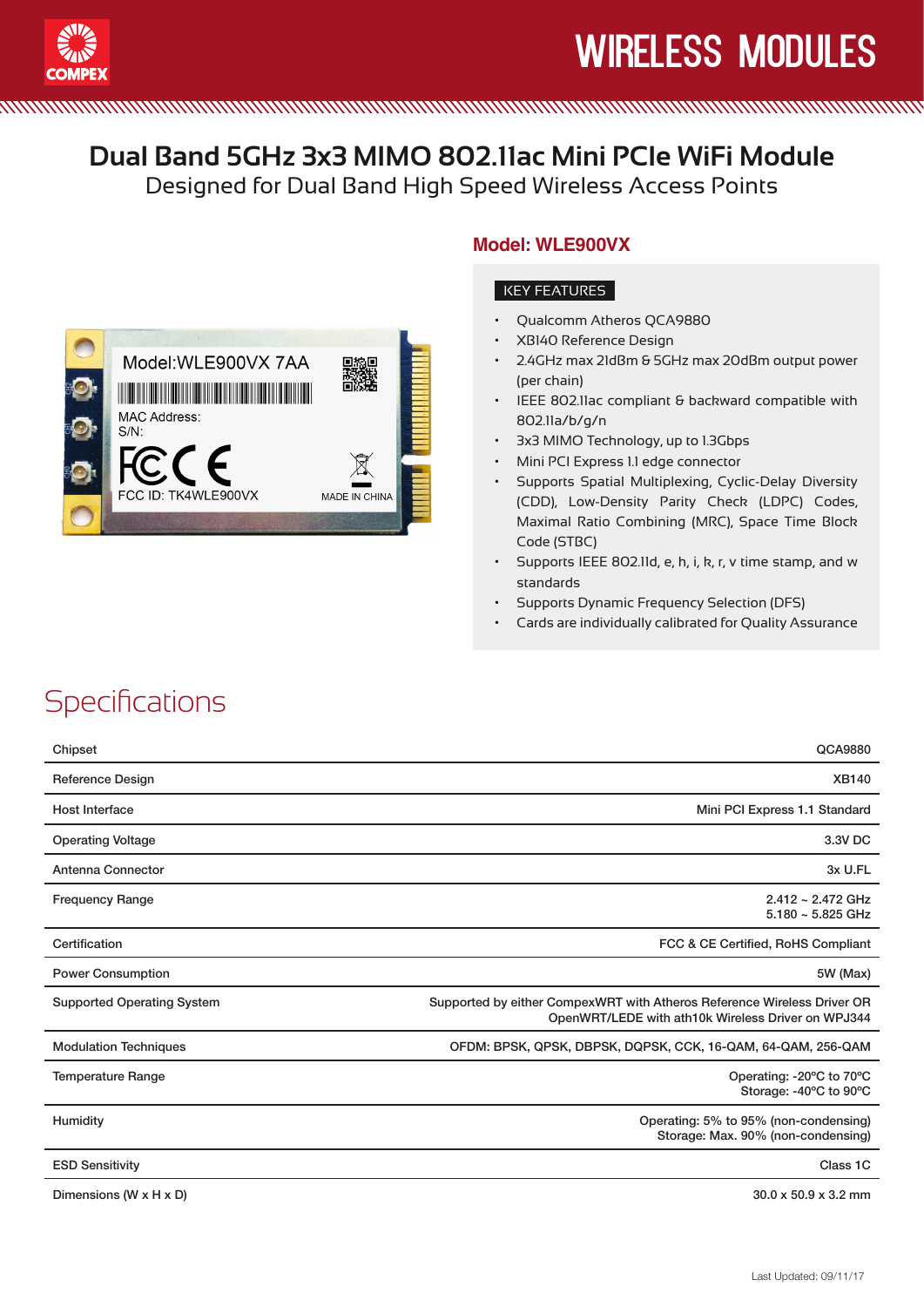

# wireless modules

#### RF Performance Table

|                                  | Data Rate        | <b>TX Power</b><br>(per chain) | <b>TX Power</b><br>(3 chains) | Tolerance |  |                                                                                                                                                                                                                                                                                                                                                                                                                                                                                                                                                                     | <b>Data Rate</b> | <b>RX Specifications</b><br>Sensitivity | Tolerance |
|----------------------------------|------------------|--------------------------------|-------------------------------|-----------|--|---------------------------------------------------------------------------------------------------------------------------------------------------------------------------------------------------------------------------------------------------------------------------------------------------------------------------------------------------------------------------------------------------------------------------------------------------------------------------------------------------------------------------------------------------------------------|------------------|-----------------------------------------|-----------|
| 2.4GHz<br>802.11b                | 1Mbps            | 20dBm                          | 25dBm                         | ±2dB      |  | 1Mbps<br>2Mbps<br>2.4GHz<br>802.11b<br>5.5Mbps<br>11Mbps<br>6Mbps<br>9Mbps<br>12Mbps<br>18Mbps<br>2.4GHz<br>802.11g<br>24Mbps<br>36Mbps<br>48Mbps<br>54Mbps<br>MCS <sub>0</sub><br>MCS <sub>1</sub><br>MCS <sub>2</sub><br>2.4GHz<br>MCS <sub>3</sub><br>802.11n<br>MCS <sub>4</sub><br><b>HT20</b><br>MCS <sub>5</sub><br>MCS <sub>6</sub><br>MCS <sub>7</sub><br>MCS <sub>0</sub><br>MCS <sub>1</sub><br>MCS <sub>2</sub><br>2.4GHz<br>MCS <sub>3</sub><br>802.11n<br>MCS <sub>4</sub><br><b>HT40</b><br>MCS <sub>5</sub><br>MCS <sub>6</sub><br>MCS <sub>7</sub> |                  | $-95dBr$                                | ±2dB      |
|                                  | 2Mbps            | 20dBm                          | 25dBm                         | ±2dB      |  |                                                                                                                                                                                                                                                                                                                                                                                                                                                                                                                                                                     |                  | $-94dBr$                                | ±2dB      |
|                                  | 5.5Mbps          | 20dBm                          | 25dBm                         | ±2dB      |  |                                                                                                                                                                                                                                                                                                                                                                                                                                                                                                                                                                     |                  | $-92dBr$                                | ±2dB      |
|                                  | 11Mbps           | 20dBm                          | 25dBm                         | ±2dB      |  |                                                                                                                                                                                                                                                                                                                                                                                                                                                                                                                                                                     | $-90dBr$         | ±2dB                                    |           |
|                                  | 6Mbps            | 21dBm                          | 26dBm                         | ±2dB      |  |                                                                                                                                                                                                                                                                                                                                                                                                                                                                                                                                                                     |                  | $-94dBr$                                | ±2dB      |
|                                  | 9Mbps            | 21dBm                          | 26dBm                         | ±2dB      |  |                                                                                                                                                                                                                                                                                                                                                                                                                                                                                                                                                                     |                  | -93dBm                                  | ±2dB      |
|                                  | 12Mbps           | 21dBm                          | 26dBm                         | ±2dB      |  |                                                                                                                                                                                                                                                                                                                                                                                                                                                                                                                                                                     |                  | $-92dBr$                                | ±2dB      |
| 2.4GHz                           | 18Mbps           | 21dBm                          | 26dBm                         | ±2dB      |  |                                                                                                                                                                                                                                                                                                                                                                                                                                                                                                                                                                     |                  | $-90dBr$                                | ±2dB      |
| 802.11g                          | 24Mbps           | 21dBm                          | 26dBm                         | ±2dB      |  |                                                                                                                                                                                                                                                                                                                                                                                                                                                                                                                                                                     |                  | -88dBm                                  | ±2dB      |
|                                  | 36Mbps           | 20dBm                          | 25dBm                         | ±2dB      |  |                                                                                                                                                                                                                                                                                                                                                                                                                                                                                                                                                                     |                  | $-85dBm$                                | ±2dB      |
|                                  | 48Mbps           | 19dBm                          | 24dBm                         | ±2dB      |  |                                                                                                                                                                                                                                                                                                                                                                                                                                                                                                                                                                     |                  | $-81$ d $Bm$                            | ±2dB      |
|                                  | 54Mbps           | 18dBm                          | 23dBm                         | ±2dB      |  |                                                                                                                                                                                                                                                                                                                                                                                                                                                                                                                                                                     |                  | $-80dBr$                                | ±2dB      |
|                                  | MCS <sub>0</sub> | 21dBm                          | 26dBm                         | ±2dB      |  |                                                                                                                                                                                                                                                                                                                                                                                                                                                                                                                                                                     |                  | $-94dBr$                                | ±2dB      |
|                                  | MCS <sub>1</sub> | 21dBm                          | 26dBm                         | ±2dB      |  |                                                                                                                                                                                                                                                                                                                                                                                                                                                                                                                                                                     |                  | $-91$ d $Bm$                            | ±2dB      |
|                                  | MCS <sub>2</sub> | 21dBm                          | 26dBm                         | ±2dB      |  |                                                                                                                                                                                                                                                                                                                                                                                                                                                                                                                                                                     |                  | $-89dBr$                                | ±2dB      |
| $2.4$ GHz                        | MCS <sub>3</sub> | 20dBm                          | 25dBm                         | ±2dB      |  |                                                                                                                                                                                                                                                                                                                                                                                                                                                                                                                                                                     |                  | $-84dBm$                                | ±2dB      |
| 802.11n<br><b>HT20</b>           | MCS <sub>4</sub> | 20dBm                          | 25dBm                         | ±2dB      |  |                                                                                                                                                                                                                                                                                                                                                                                                                                                                                                                                                                     |                  | $-83dBm$                                | ±2dB      |
|                                  | MCS <sub>5</sub> | 20dBm                          | 25dBm                         | ±2dB      |  |                                                                                                                                                                                                                                                                                                                                                                                                                                                                                                                                                                     |                  | $-78dBr$                                | ±2dB      |
|                                  | MCS <sub>6</sub> | 18dBm                          | 23dBm                         | ±2dB      |  |                                                                                                                                                                                                                                                                                                                                                                                                                                                                                                                                                                     |                  | -78dBm                                  | ±2dB      |
|                                  | MCS <sub>7</sub> | 16dBm                          | 21dBm                         | ±2dB      |  |                                                                                                                                                                                                                                                                                                                                                                                                                                                                                                                                                                     |                  | $-76$ d $Bm$                            | ±2dB      |
|                                  | MCS <sub>0</sub> | 20dBm                          | 25dBm                         | ±2dB      |  |                                                                                                                                                                                                                                                                                                                                                                                                                                                                                                                                                                     |                  | $-92dBr$                                | ±2dB      |
|                                  | MCS <sub>1</sub> | 20dBm                          | 25dBm                         | ±2dB      |  |                                                                                                                                                                                                                                                                                                                                                                                                                                                                                                                                                                     |                  | -88dBm                                  | ±2dB      |
| 2.4GHz<br>802.11n<br><b>HT40</b> | MCS <sub>2</sub> | 20dBm                          | 25dBm                         | ±2dB      |  |                                                                                                                                                                                                                                                                                                                                                                                                                                                                                                                                                                     |                  | $-85dBm$                                | ±2dB      |
|                                  | MCS <sub>3</sub> | 19dBm                          | 24dBm                         | ±2dB      |  |                                                                                                                                                                                                                                                                                                                                                                                                                                                                                                                                                                     |                  | $-82dBr$                                | ±2dB      |
|                                  | MCS <sub>4</sub> | 19dBm                          | 24dBm                         | ±2dB      |  |                                                                                                                                                                                                                                                                                                                                                                                                                                                                                                                                                                     |                  | -79dBm                                  | ±2dB      |
|                                  | MCS <sub>5</sub> | 19dBm                          | 24dBm                         | ±2dB      |  |                                                                                                                                                                                                                                                                                                                                                                                                                                                                                                                                                                     |                  | $-75dBm$                                | ±2dB      |
|                                  | MCS <sub>6</sub> | 18dBm                          | 23dBm                         | ±2dB      |  |                                                                                                                                                                                                                                                                                                                                                                                                                                                                                                                                                                     |                  | $-75dBm$                                | ±2dB      |
|                                  | MCS <sub>7</sub> | 16dBm                          | 21dBm                         | ±2dB      |  |                                                                                                                                                                                                                                                                                                                                                                                                                                                                                                                                                                     |                  | -73dBm                                  | ±2dB      |

<u>MAAN TAN TAN TAN MARAHASA NA MARAHASA NA KATANA MARAHASA NA KATANA MARAHASA NA KATANA MARAHASA NA KATANA MARAH</u>



Copyright © Compex Systems. All rights reserved. COMPEX and the COMPEX logo, are registered trademarks of COMPEX Inc. Atheros and other trademarks are properties of their respective owners. While every effort is made to ensure the information accurate, Compex does not accept liability for any errors or mistakes that may arise. All specification is subject to change without notice.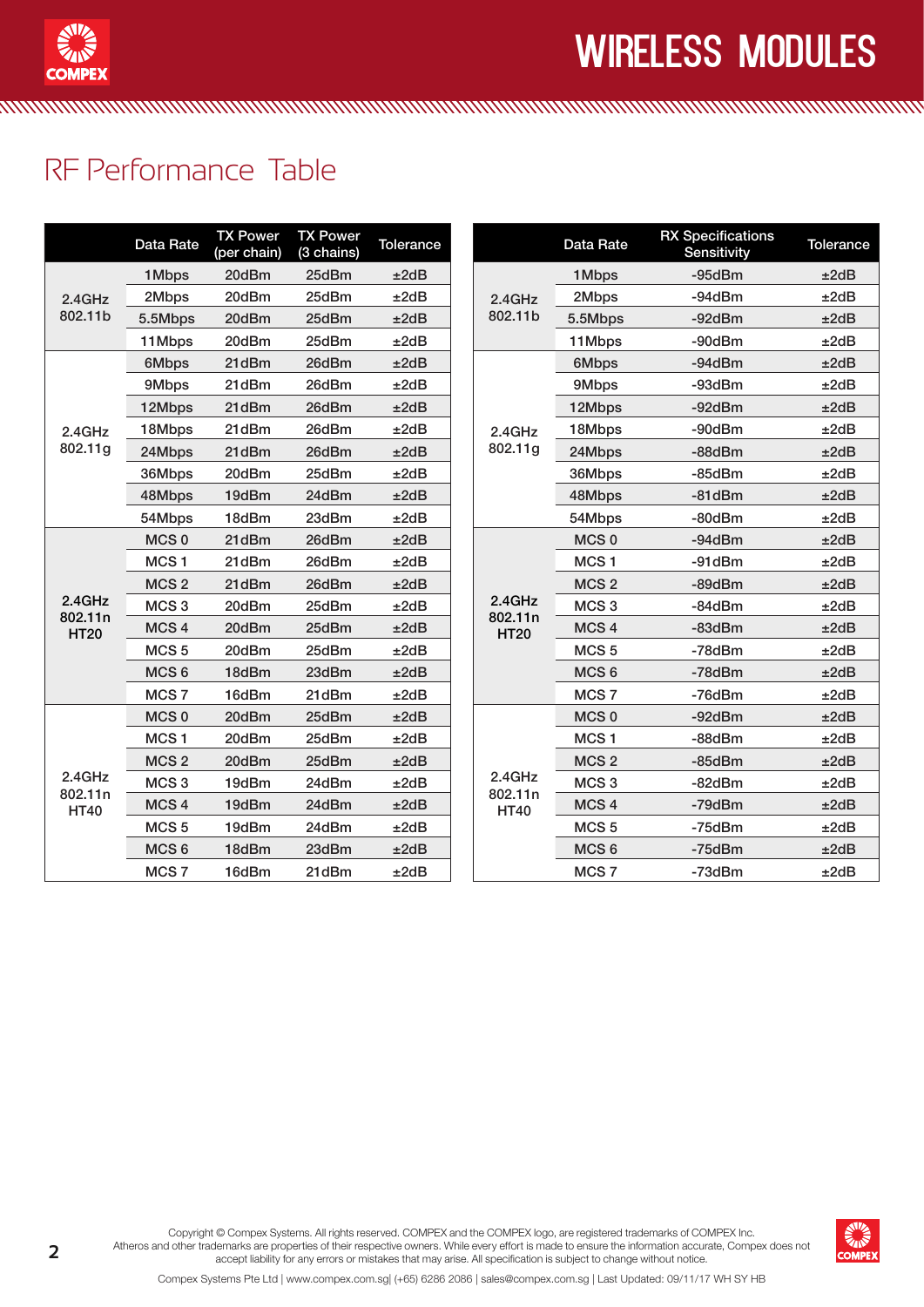

## wireless modules

## RF Performance Table

|                                    | Data Rate        | <b>TX Power</b><br>(per chain) | <b>TX Power</b><br>(3 chains) | <b>Tolerance</b> |                    | Data Rate        | <b>RX Specifications</b><br>Sensitivity | Tolerance |
|------------------------------------|------------------|--------------------------------|-------------------------------|------------------|--------------------|------------------|-----------------------------------------|-----------|
|                                    | 6Mbps            | 20dBm                          | 25dBm                         | ±2dB             |                    | 6Mbps            | $-94dBr$                                | ±2dB      |
|                                    | 9Mbps            | 20dBm                          | 25dBm                         | ±2dB             |                    | 9Mbps            | -94dBm                                  | ±2dB      |
|                                    | 12Mbps           | 20dBm                          | 25dBm                         | ±2dB             |                    | 12Mbps           | $-92dBr$                                | ±2dB      |
| 5GHz                               | 18Mbps           | 20dBm                          | 25dBm                         | ±2dB             | 5GHz               | 18Mbps           | $-90dBr$                                | ±2dB      |
| 802.11a                            | 24Mbps           | 20dBm                          | 25dBm                         | ±2dB             | 802.11a            | 24Mbps           | $-86dBr$                                | ±2dB      |
|                                    | 36Mbps           | 18dBm                          | 23dBm                         | ±2dB             |                    | 36Mbps           | -84dBm                                  | ±2dB      |
| 5GHz<br>802.11n/ac<br><b>VHT20</b> | 48Mbps           | 16dBm                          | 21dBm                         | ±2dB             |                    | 48Mbps           | $-81$ d $Bm$                            | ±2dB      |
|                                    | 54Mbps           | 15dBm                          | 20dBm                         | ±2dB             |                    | 54Mbps           | -80dBm                                  | ±2dB      |
|                                    | MCS <sub>0</sub> | 19dBm                          | 24dBm                         | ±2dB             |                    | MCS <sub>0</sub> | -93dBm                                  | ±2dB      |
|                                    | MCS <sub>1</sub> | 19dBm                          | 24dBm                         | ±2dB             |                    | MCS <sub>1</sub> | -90dBm                                  | ±2dB      |
|                                    | MCS <sub>2</sub> | 19dBm                          | 24dBm                         | ±2dB             |                    | MCS <sub>2</sub> | -87dBm                                  | ±2dB      |
|                                    | MCS <sub>3</sub> | 18dBm                          | 23dBm                         | ±2dB             | 5GHz               | MCS <sub>3</sub> | -83dBm                                  | ±2dB      |
|                                    | MCS <sub>4</sub> | 18dBm                          | 23dBm                         | ±2dB             | 802.11n/ac         | MCS <sub>4</sub> | $-80$ d $Bm$                            | ±2dB      |
|                                    | MCS <sub>5</sub> | 17dBm                          | 22dBm                         | ±2dB             | <b>VHT20</b>       | MCS <sub>5</sub> | -77dBm                                  | ±2dB      |
|                                    | MCS <sub>6</sub> | 16dBm                          | 21dBm                         | ±2dB             |                    | MCS <sub>6</sub> | -74dBm                                  | ±2dB      |
|                                    | MCS <sub>7</sub> | 14dBm                          | 19dBm                         | ±2dB             |                    | MCS <sub>7</sub> | -73dBm                                  | ±2dB      |
|                                    | MCS <sub>8</sub> | 13dBm                          | 18dBm                         | ±2dB             |                    | MCS <sub>8</sub> | $-71dBm$                                | ±2dB      |
|                                    | MCS <sub>0</sub> | 18dBm                          | 23dBm                         | ±2dB             |                    | MCS <sub>0</sub> | -90dBm                                  | ±2dB      |
|                                    | MCS <sub>1</sub> | 18dBm                          | 23dBm                         | ±2dB             |                    | MCS <sub>1</sub> | -88dBm                                  | ±2dB      |
|                                    | MCS <sub>2</sub> | 18dBm                          | 23dBm                         | ±2dB             |                    | MCS <sub>2</sub> | -85dBm                                  | ±2dB      |
|                                    | MCS <sub>3</sub> | 17dBm                          | 22dBm                         | ±2dB             |                    | MCS <sub>3</sub> | $-82dBr$                                | ±2dB      |
| 5GHz<br>802.11n/ac<br><b>VHT40</b> | MCS <sub>4</sub> | 17dBm                          | 22dBm                         | ±2dB             | 5GHz<br>802.11n/ac | MCS <sub>4</sub> | -79dBm                                  | ±2dB      |
|                                    | MCS <sub>5</sub> | 16dBm                          | 21dBm                         | ±2dB             | <b>VHT40</b>       | MCS <sub>5</sub> | -75dBm                                  | ±2dB      |
|                                    | MCS <sub>6</sub> | 15dBm                          | 20dBm                         | ±2dB             |                    | MCS <sub>6</sub> | -73dBm                                  | ±2dB      |
|                                    | MCS <sub>7</sub> | 14dBm                          | 19dBm                         | ±2dB             |                    | MCS <sub>7</sub> | -73dBm                                  | ±2dB      |
|                                    | MCS <sub>8</sub> | 13dBm                          | 18dBm                         | ±2dB             |                    | MCS <sub>8</sub> | -69dBm                                  | ±2dB      |
|                                    | MCS <sub>9</sub> | 13dBm                          | 18dBm                         | ±2dB             |                    | MCS <sub>9</sub> | $-67$ d $Bm$                            | ±2dB      |
|                                    | MCS <sub>0</sub> | 18dBm                          | 23dBm                         | ±2dB             |                    | MCS <sub>0</sub> | -88dBm                                  | ±2dB      |
|                                    | MCS <sub>1</sub> | 18dBm                          | 23dBm                         | ±2dB             |                    | MCS <sub>1</sub> | $-86$ d $Bm$                            | ±2dB      |
|                                    | MCS <sub>2</sub> | 18dBm                          | 23dBm                         | ±2dB             |                    | MCS <sub>2</sub> | -84dBm                                  | ±2dB      |
|                                    | MCS <sub>3</sub> | 17dBm                          | 22dBm                         | ±2dB             |                    | MCS <sub>3</sub> | $-81dBm$                                | ±2dB      |
| 5GHz                               | MCS <sub>4</sub> | 17dBm                          | 22dBm                         | ±2dB             | 5GHz<br>802.11ac   | MCS <sub>4</sub> | -77dBm                                  | ±2dB      |
| 802.11ac<br><b>VHT80</b>           | MCS <sub>5</sub> | 16dBm                          | 21dBm                         | ±2dB             | <b>VHT80</b>       | MCS <sub>5</sub> | $-74dBm$                                | ±2dB      |
|                                    | MCS <sub>6</sub> | 15dBm                          | 20dBm                         | ±2dB             |                    | MCS <sub>6</sub> | -73dBm                                  | ±2dB      |
|                                    | MCS <sub>7</sub> | 14dBm                          | 19dBm                         | ±2dB             |                    | MCS <sub>7</sub> | $-70$ d $Bm$                            | ±2dB      |
|                                    | MCS <sub>8</sub> | 13dBm                          | 18dBm                         | ±2dB             |                    | MCS <sub>8</sub> | -67dBm                                  | ±2dB      |
|                                    | MCS <sub>9</sub> | 13dBm                          | 18dBm                         | ±2dB             |                    | MCS <sub>9</sub> | $-66$ d $Bm$                            | ±2dB      |

<u>MAAN TAN TAN TAN MARAHASA NA MARAHASA NA KATANA MARAHASA NA KATANA MARAHASA NA KATANA MARAHASA NA KATANA MARAH</u>



Copyright © Compex Systems. All rights reserved. COMPEX and the COMPEX logo, are registered trademarks of COMPEX Inc. Atheros and other trademarks are properties of their respective owners. While every effort is made to ensure the information accurate, Compex does not accept liability for any errors or mistakes that may arise. All specification is subject to change without notice.

Compex Systems Pte Ltd | www.compex.com.sg| (+65) 6286 2086 | sales@compex.com.sg | Last Updated: 09/11/17 WH SY HB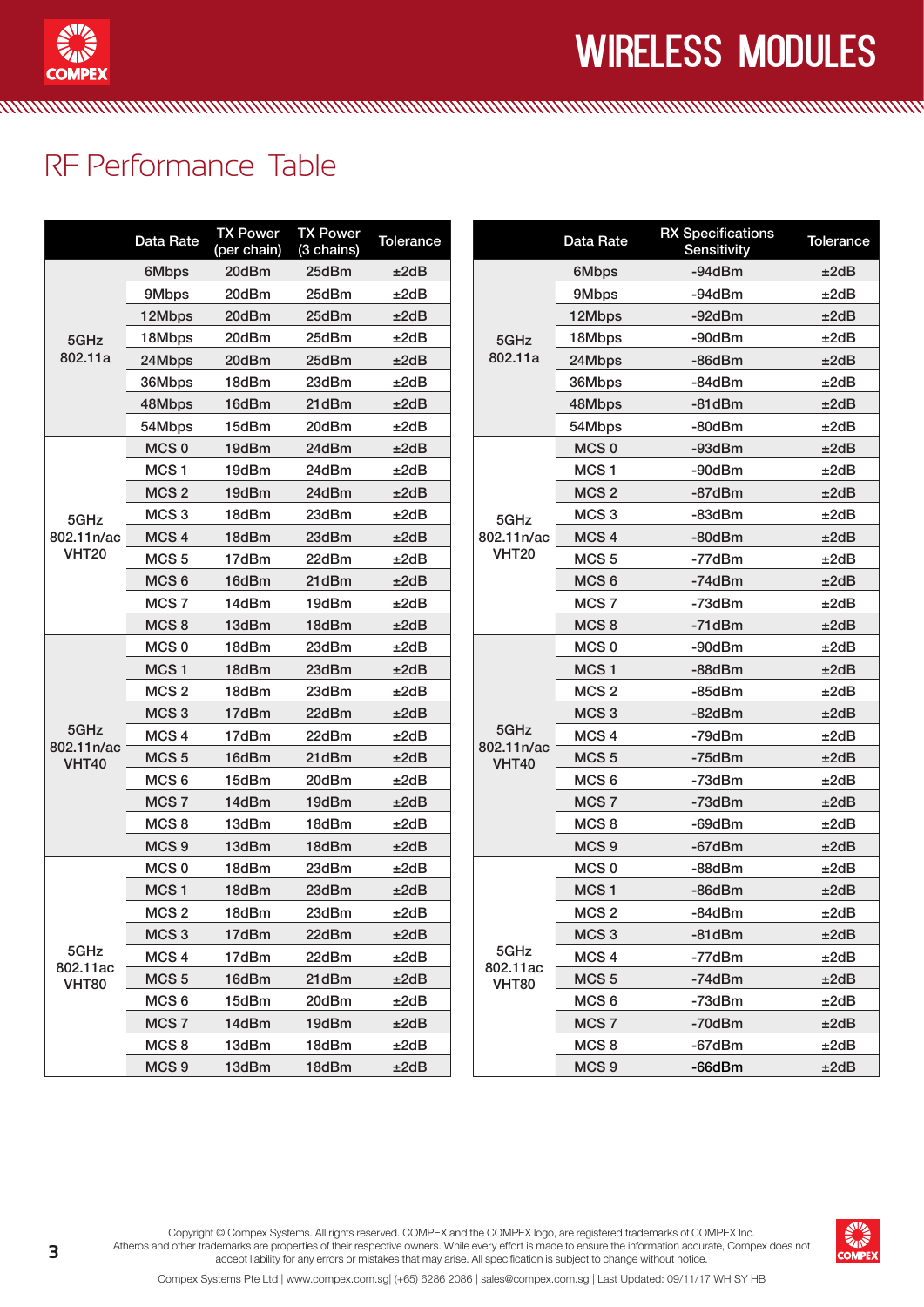

**MMMMM** 

# wireless modules

#### Connector Map



<u> MATHAMAN MANAMAN MANAMAN MANAMAN MANAMAN MANAMAN MANAMAN MANAMAN MANAMA</u>

#### Mechanical Dimensions





Copyright © Compex Systems. All rights reserved. COMPEX and the COMPEX logo, are registered trademarks of COMPEX Inc. Atheros and other trademarks are properties of their respective owners. While every effort is made to ensure the information accurate, Compex does not accept liability for any errors or mistakes that may arise. All specification is subject to change without notice.